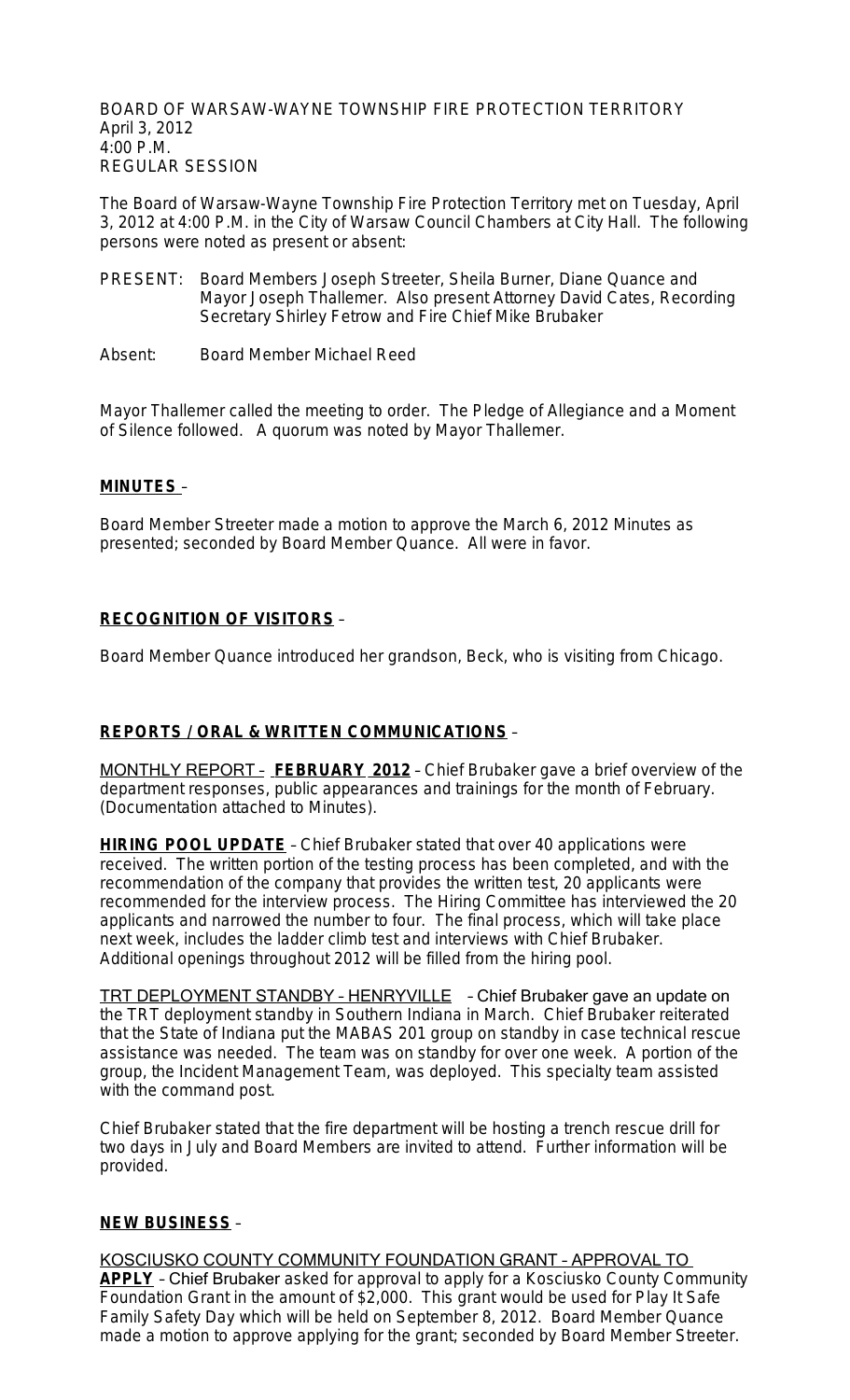All members were in favor. (Documentation attached to Minutes).

KOSCIUSKO REMC OPERATION ROUND UP GRANT - APPROVAL TO APPLY Chief Brubaker also asked for approval to apply for a Kosciusko REMC Operation Round Up Grant in the amount of \$2,000. This grant would also be used for Play It Safe Family Safety Day. Board Member Streeter made a motion to approve applying for the grant; seconded by Board Member Burner. All members were in favor. (Documentation attached to Minutes).

BRENT FIFER - STATUS CHANGE - Chief Brubaker indicated that Firefighter Brent Fifer completed his one-year probationary period on March 6, 2012. The status change recommendation to Firefighter (non-probationary) was presented and approved at the Board of Works meeting on March 16, 2012. Chief Brubaker stated that Firefighter Fifer will be a great asset to the future of the fire service in Warsaw. Board Member Burner made a motion to approve the status change; seconded by Board Member Streeter. All members were in favor. (Documentation attached to Minutes).

# **TRAVEL REQUESTS** –

**FIRE DEPARTMENT INSTRUCTORS CONFERENCE (FDIC)** – Chief Brubaker provided the Board Members with a breakdown of estimated expenses to attend the conference along with Travel Authorization/Expense Report Forms. Chief Brubaker stated that in March he received verbal approval from Board of Works members to register for the classes before the cutoff date in order to save \$125.00 per person. The conference includes a multitude of fire service instructors providing continuing education hours as well as new ideas and products. Mayor Thallemer noted the importance of specifying continuing education classes on the Travel Authorization form. Board Member Streeter made a motion to approve the travel requests to attend FDIC; seconded by Board Member Quance. All members were in favor. (Documentation attached to Minutes).

# **OTHER MATTERS THAT MAY COME BEFORE THE BOARD** –

Chief Brubaker distributed the March expenditures report he received Monday, April 2<sup>nd</sup>. (Documentation attached to Minutes).

# **MEETING REVIEW** –

NO ITEMS CARRIED FORWARD

NO VISITORS' QUESTIONS AND COMMENTS

A list of guests attending today's meeting is attached.

# **ADJOURNMENT** –

There being no further business, Mayor Thallemer entertained a motion to adjourn; so moved by Board Member Quance; seconded by Board Member Streeter. All members were in favor.

\_\_\_\_\_\_\_\_\_\_\_\_\_\_\_\_\_\_\_\_\_\_\_\_\_\_\_\_\_\_\_\_ \_\_\_\_\_\_\_\_\_\_\_\_\_\_\_\_\_\_\_\_\_\_\_\_\_\_\_\_\_\_\_

# **ATTEST:**